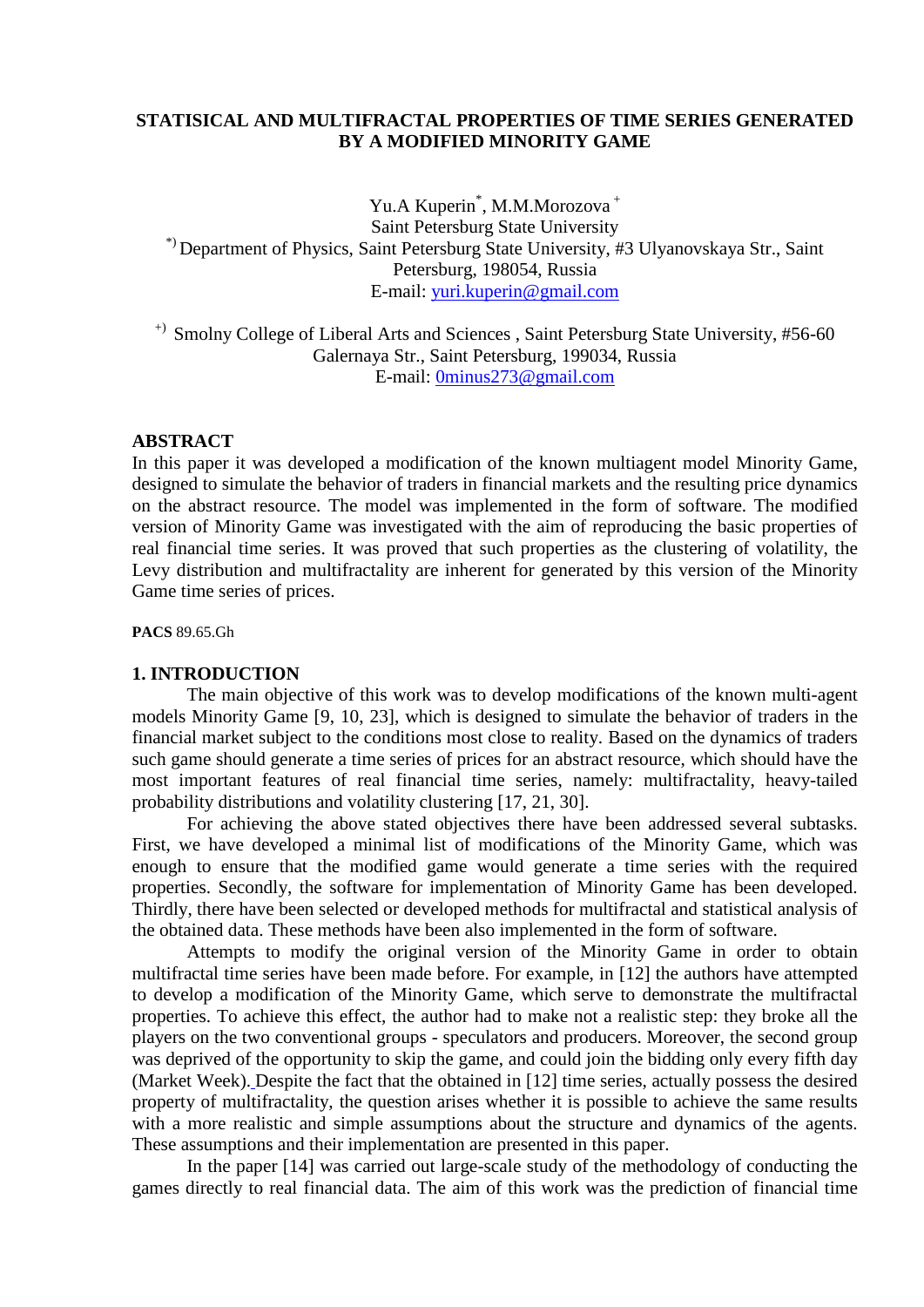series. This game was also carried out based on the Minority Game. Each agent had two sets of strategies with a fixed memory. The decision which of the sets of strategies used was taken either by a coin flip, either by scoring strategies. Interestingly, the parameter N (number of players) was removed from the game setting  $N \rightarrow \infty$ . Thus, this paper mainly studied the probability distribution when one of the sets of strategies was chosen. Despite the interesting findings, this study was not designed to explain the dynamics of financial markets or to build a good model. This study focused exclusively on the successful prediction and some interesting aspects for our work have not been considered.

In the paper [9] the authors also used a modified Minority Game to simulate financial markets. These authors obtained the following results: heavy tails of the distribution and clustering of volatility, as well as the scaling behavior. But the division of agents in the group was even more complicated than described in [12]: in addition to producers and speculators, they also added noisy traders whose behavior, roughly speaking, was accidental. This is not consistent with the requirements of rational agents, which was the basis of modification, represented in the present paper.

The structure of the article is as follows. The second section provides the necessary information from the fractal and multifractal analysis. In the third section, we describe a new approach to the calculation of the modified point wise Holder exponents (MPHE), first proposed in [19]. The fourth section describes the statistical quantities and methods that are used for the analysis of time series generated by a modified Minority Game. The fifth section contains details about those modifications of Minority Game, which had been made in comparison with its classical version. The sixth section contains the results and their analysis.

# **2. MULTIFRACTAL ANALYSIS**

Multifractal analysis [9] is relatively recent mathematical field of study. Due to its universality, this approach is not only effectively used in the field of mathematics or physics. There are many branches of science such as linguistics, medicine, informatics etc, where the multifractal analysis is also very successful. In particular, it can be used in data mining of financial data. The numerous studies (see, e.g. [10, 11, 12]) have shown that financial time series possess the mulifractal properties and hence the Holder exponents can be calculated. For the readers convenience we give below the basic information from the multifractal analysis.

## **2.1. Fractal dimension**

In the definition of fractals, the main idea by Mandelbrot [13] has been related with the notion of selfsemilarity. In other words fractals are scale invariant objects. This scale invariance may be exact or statistical. It can be shown [13] that for fractals object the following relation is valid:

 $N(\varepsilon) \sim \varepsilon^{-D_F}$ .

where  $N(\varepsilon)$  is the number of cubes of the size  $\varepsilon$  which form the covering of the set in question. The quantity  $D<sub>F</sub>$  is called the fractal dimension of the set. The power law dependence above leads to the scale invariance. The fractal set which is characterized by the unique universal parameter  $D<sub>F</sub>$  is called as monofractal [14].

One can define multifractal set as not uniform fractal object. It is obviously that for the whole description of multifractals it is insufficient to use the box-counting dimension  $D<sub>F</sub>$ . It is necessary to introduce [15] the infinite number of the so-called generalized fractal dimensions (see, Section 2.2). Multifractal mathematical formalism exists in several versions [14-17]. Two approaches are briefly described below.

## **2.2. Generalized fractal dimensions**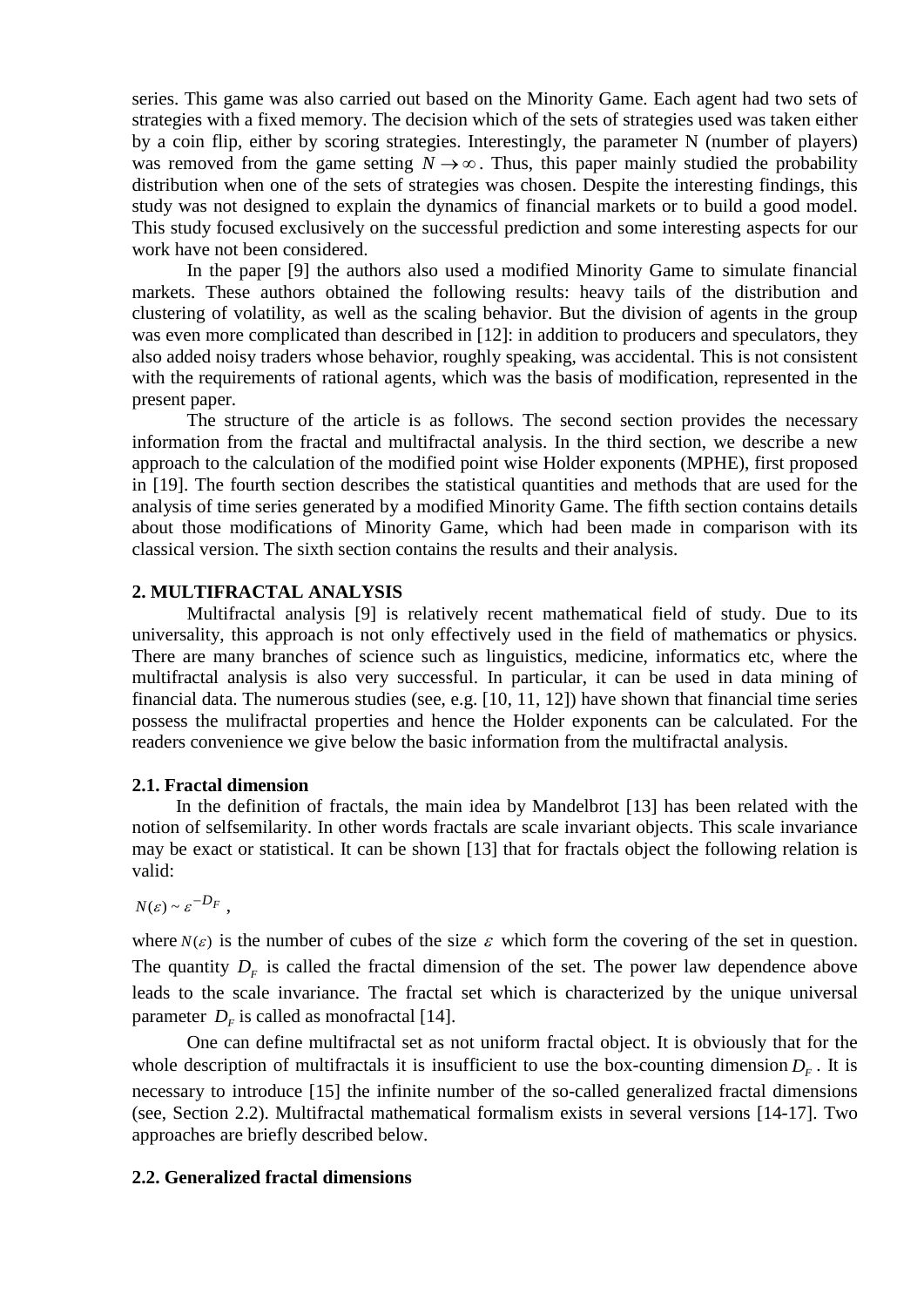As in the case of fractal dimension definition let us use the box-counting method [14]. Suppose that the set in question is covered by cubes of size  $\varepsilon$  and to each cube one can assign the quantity  $\mu_i(\varepsilon)$  often called "mass". For example, if the set consists of isolated points the mass  $\mu_i(\varepsilon)$  is the ratio of number of points in the cube with the number *i* to the whole number of points in the set. So masses can be treated as probabilities that the point belongs to the given cube and describe relative occupancy of cubes from the covering. In case of homogeneous fractal, all cubes from the covering will contain the same number of points and hence all cubes will have the same relative occupancy. For continuum sets and multifractal measures the "masses"  $\mu(\varepsilon)$  can be naturally introduced in each concrete case. The normalization condition  $(\varepsilon)$ *N* ε

1  $(\varepsilon) = 1$ *i i*  $\mu_{\scriptscriptstyle i}$  (  $\varepsilon$  $\sum_{i=1}^{n} \mu_i(\varepsilon) = 1$  is always valid. Here  $N(\varepsilon)$  is the number cubes from the covering of the set in

question. The so-called partition function or statistical sum which is characterized by the real parameter  $q$  is introduced as follows:

$$
Z(q,\varepsilon)=\sum_{i=1}^{N(\varepsilon)}\mu_i(\varepsilon)^q,\ q\in(-\infty,+\infty).
$$

The scaling function is defined by the relation:

$$
\tau(q) = \lim_{\varepsilon \to 0} \frac{\ln(Z(q, \varepsilon))}{\ln \varepsilon}.
$$

In terms of these quantities, the generalized fractal dimensions  $D<sub>a</sub>$  are introduced by the equation [18]:

$$
D_q = \frac{\tau(q)}{q-1} = \lim_{\varepsilon \to 0} \frac{1}{q-1} \cdot \frac{\ln\left(\sum_{i=1}^{N(\varepsilon)} \mu_i(\varepsilon)^q\right)}{\ln \varepsilon}.
$$

It can be shown [17], that if for the given set the generalized fractal dimensions  $D_q$  do not depend on *q*, then the set is monofractal. The scaling function  $\tau(q)$  for monofractal is obviously linear.

#### **2.3. Multifractal spectrum: Legendre transforms**

Sometimes it is more convenient to use variables which are different from  $D_q$  and  $q$ , but are closely related with the latter. Namely let us introduce the spectrum of multifractal dimensions  $f(\alpha)$  where the variable  $\alpha$  is the Holder-Lipschitz exponent for multifractal set in question. The change of variables from  $\tau(q)$  and q to  $f(\alpha)$  and  $\alpha$  is given by the Legendre transforms:

$$
\alpha = \frac{d\tau}{dq}, f(\alpha) = q\frac{d\tau}{dq} - \tau(q),
$$
  

$$
q = \frac{df}{d\alpha}, \tau(q) = \alpha\frac{df}{d\alpha} - f(\alpha).
$$

For multifractal objects, the condition  $\frac{d^2\tau}{dq^2} \neq 0$  $rac{\tau}{\tau} \neq 0$  providing the existence of the Legendre

transform is valid. One can show [18], that the quantity  $f(\alpha)$  is equal in fact to the Hausdorff dimension of some homogeneous fractal subset which gives the principal contribution into the statistical sum at the given  $q$ . Since the fractal dimension of subset is always equal or less then the fractal dimension of the whole set it leads to inequality  $f(\alpha) \le D_0$ . One can also show [14],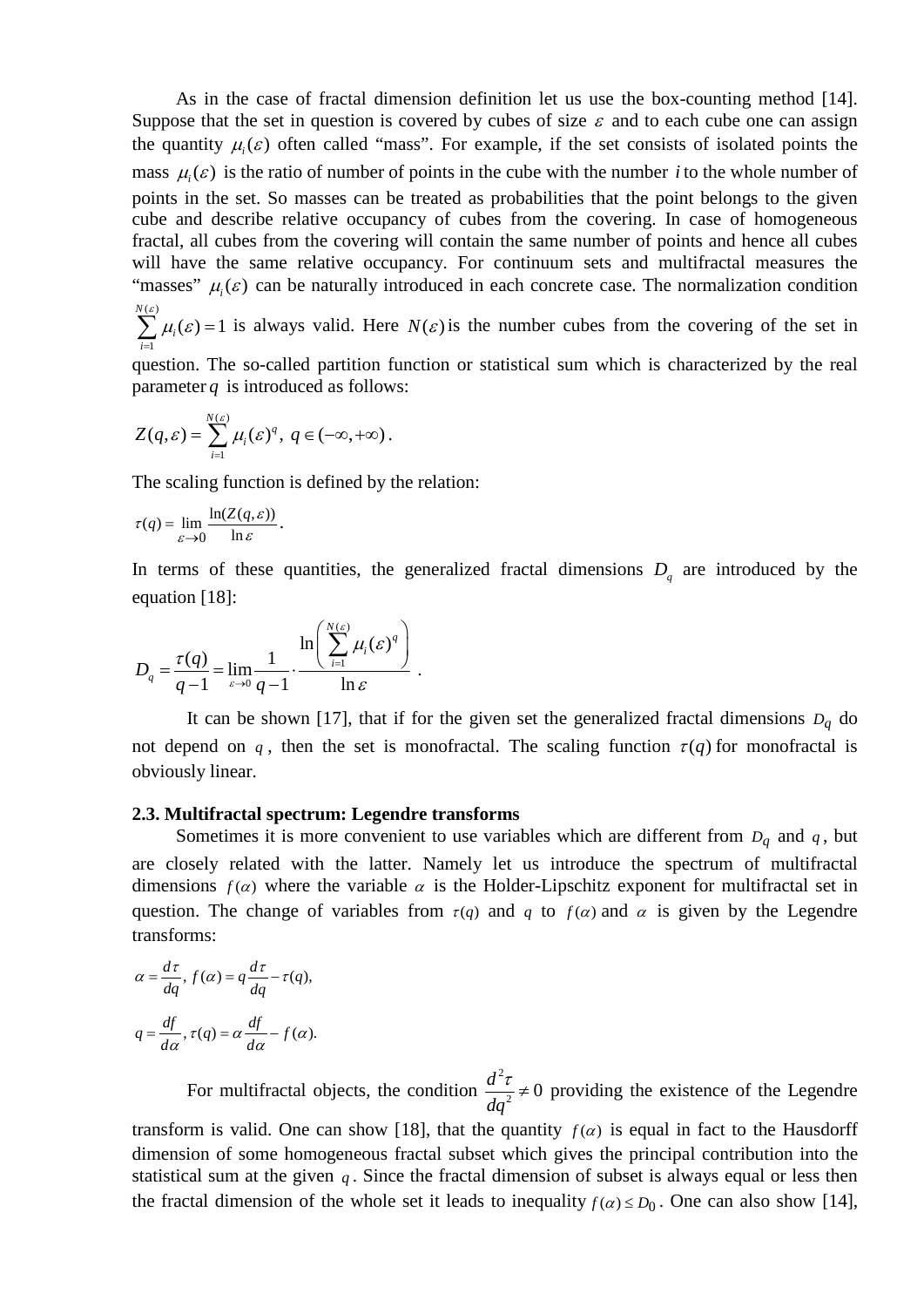that the function  $f(\alpha)$  is convex for any multifractal set. The spectrum of multifractal dimensions  $f(\alpha)$  is called also as the Legendre spectrum.

There is another approach [16, 17] to the spectrum of multifractal dimensions definition. Namely, consider a measure, which is distributed on the interval in arbitrary manner. Let us divide the support of the measure into equal boxes  $C_{\delta}$  of the size  $\delta$ . Let  $C = \{C_{\delta}\}\$ be the set of all such boxes. Let us assume that inside of each box the measure satisfies to the relation  $\mu{C_\delta} \approx \delta^{\alpha(C_\delta)}$ , where the quantities

$$
\alpha(C_{\delta}) = \frac{\log \mu(C_{\delta})}{\log \delta}
$$

are the so-called coarse-grained Holder exponents of the measure singularities. Let  $N_{\delta}(\alpha,\varepsilon) = \#\{C_{\delta} : \alpha(C_{\delta}) \in (\alpha - \varepsilon, \alpha + \varepsilon)\}\,$ , here (#) is the number of non empty boxes which measure is characterized by exponents from the interval  $(\alpha - \varepsilon, \alpha + \varepsilon)$ . Then the coarse-grained multifractal spectrum of large deviation [17, 18] is given by equation

$$
f_g(\alpha) = \lim_{\varepsilon \to 0} \lim_{\delta \to 0} \sup \frac{\log N_{\delta}(\alpha, \varepsilon)}{\log 1/\delta}.
$$

The last expression coincides formally with the definition of the capacity of a set if this set consists from boxes with the fixed value of the measure singularity exponent. The term coarse-grained is related with the finite precision of estimation of  $\alpha$ . The definition of  $f_g(\alpha)$  is connected with the large deviation theorem which gives the probabilistic interpretation for the multifractal spectrum. Namely, the probability to find that  $\alpha(C_{\delta}) \approx \alpha$  behaviors at small  $\delta$  as follows:

$$
N_{\delta}(\alpha,\varepsilon)/N_{\delta} = P_{\delta} \left[ \alpha(C_{\delta}) \approx \alpha \right] \approx \delta^{d_{\tau} - f_g(\alpha)}.
$$

Here  $N_{\delta}$  is the total number of boxes covering the support of the measure and  $d_{\tau}$  is the topological dimension of the measure support. Thus, the pair  $\langle \alpha, f_g(\alpha) \rangle$  describes the structure of an arbitrary measure. If the measure is multifractal, then its spectrum  $f_{\varrho}(\alpha)$  is a convex curve.

## **3. THE HOLDER EXPONENTS DEFINITION AND CALCULATIONS**

As it was mentioned above, there are several approaches to the Holder exponents definition. For various reasons, these methods are not very convenient for numerical implementation. Therefore, we propose to use a method of modified Holder exponents, developed recently in [19]. For this purpose, we use the approach to the definition of the Holder exponents which is based on the introduction of so-called Holder semi-norm [19]. This approach is in short described below.

Definition 1. *Function*  $f(x)$ , defined on the domain  $E \subset R$  satisfies on the set E the *Holder condition with the exponent*  $\alpha$ , where  $0 < \alpha \leq 1$ , and with the coefficient A, if

$$
|f(x)-f(y)| \le A |x-y|^{\alpha}
$$

*for any*  $x, y \in E$ .

The quantity

$$
C_a = \sup_{x,y \in E} \frac{|f(x) - f(y)|}{|x - y|^{\alpha}}, \ 0 \le a \le 1,
$$
\n(3.1)

is called the Holder  $\alpha$ -semi-norm of the bounded function defined on the set  $E$ .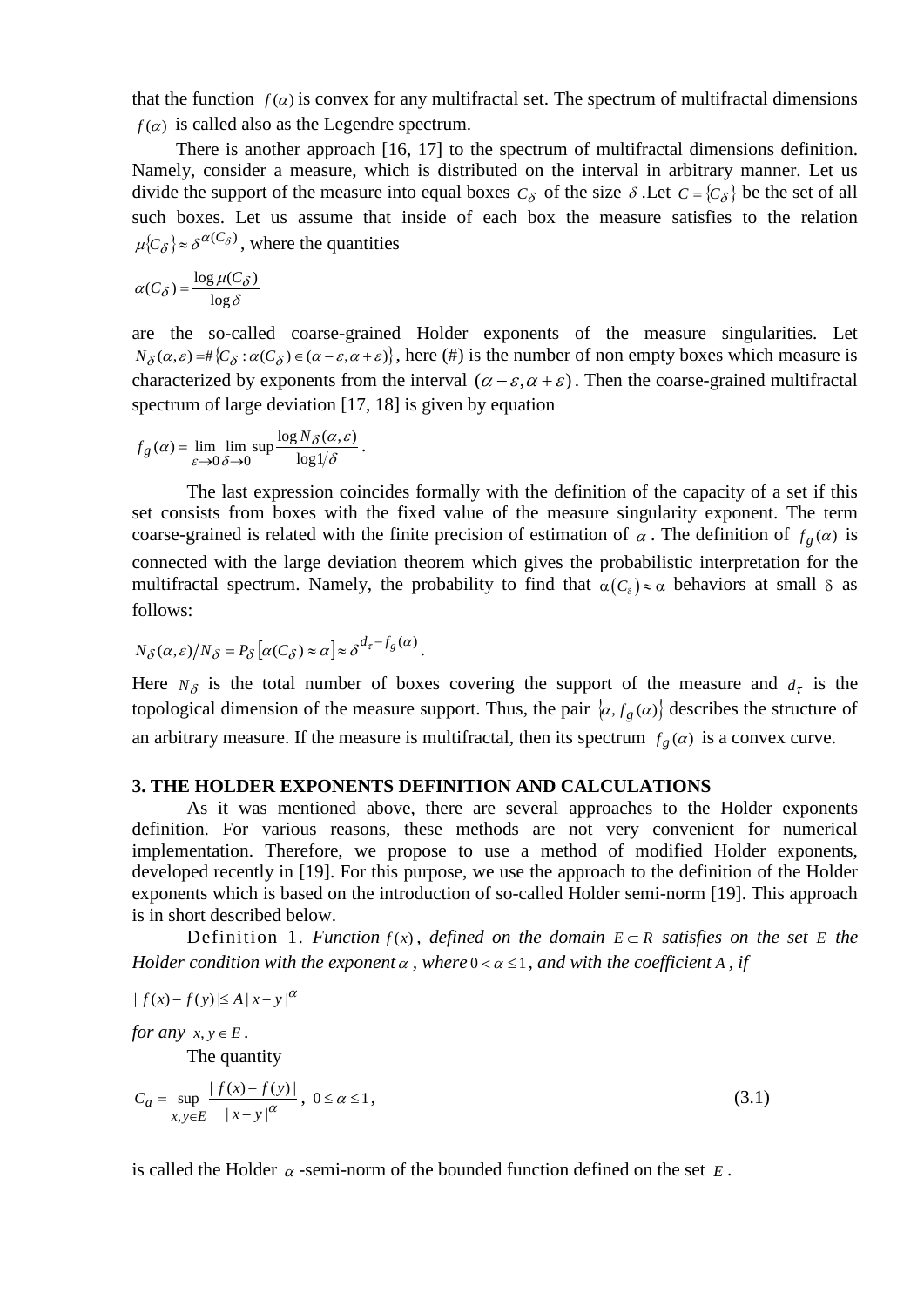Let  $f(x)$  satisfies the Holder condition with the exponent  $\alpha$  on the set *E*. Then one can easily show that

0, if  $\beta < \alpha$ ,  $0 < C_{\beta} < +\infty$ , if  $\beta = \alpha$ , , if  $\beta > \alpha$ . *C C C* β β β  $\beta < \alpha$  $\beta = \alpha$  $\beta > \alpha$  $C_{\beta} = 0$ , if  $\beta <$  $\left\{0 \lt C_{\beta} \lt +\infty, \text{ if } \beta = \right\}$  $C_{\beta} = +\infty$ , if  $\beta >$ 

The behavior of  $C_\beta$  depending on  $\beta$  is shown in Fig. 3.1 by the dotted line.



Fig. 3.1. The behavior of  $C_\beta$  versus  $\beta$  in continuous (dotted line) and discrete (solid line) cases.

From the definition of  $C_\beta$  it follows that there is a unique value of  $\beta$ , such that

$$
0 < C_{\beta} < +\infty \,, \tag{3.2}
$$

and such  $\beta$  coincides with the Holder exponent  $\alpha$ . This property gives the algorithm of the Holder exponent  $\alpha$  calculations. In accordance with equation (1) one calculates  $C_{\beta}$  for all  $0 \le \beta \le 1$ . Further the value of the coefficient  $\beta$ , which satisfies the condition (2) is chosen. This value of  $\beta$  is the required Holder exponent  $\alpha$ . It is obvious that numerical realization of the algorithm described above is embarrassed by difficulties connected with the control of the right hand side of condition (2). Following [19] the numerical realization of the algorithm for time series is described below.

Let variable *t* takes the discrete values  $t_i$  from the interval [0,1]:  $t_i = i/N$ ,  $i = \overline{1..N}$ . Let  $X_i$ . be the value of function  $f$  at points  $t_i$ . In that way one obtains the discrete time series  ${X_i}_{i=1}^N$ . For the algorithm realization, it is also necessary to define the increment of the parameter  $\beta$ . Toward this end let us fix the natural number *n*, define the increment as  $\Delta \beta = 1/n$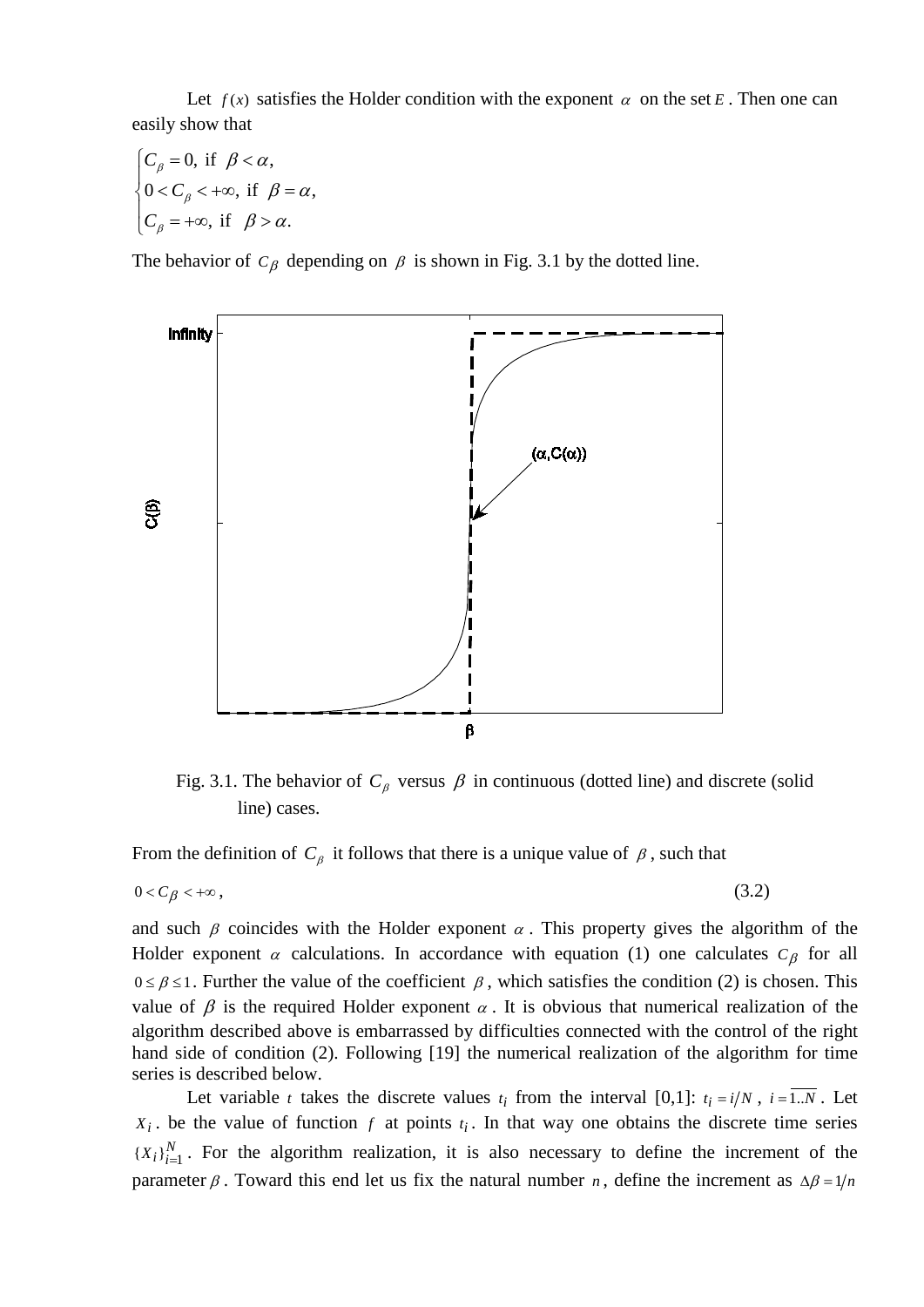and introduce the quantities  $\beta_k = k/n$ , where  $k = 0 \dots n$ . In the discrete case, the equation (1) takes the form:

$$
C(\beta) = \max_{i,j=1..N, i \neq j} \frac{|X_i - X_j|}{|t_i - t_j|^{\beta}}, \ \beta = \beta_k, k = \overline{1..n}.
$$
 (3.3)

One has to study the behavior of  $C(\beta_k)$  for different k. For that let us introduce the value

$$
\overline{k} : |\alpha - \beta_{\overline{k}}| = \min_{k=1..n} |\alpha - \beta_k|,
$$

where  $\alpha$  is the Holder exponent of the function *f*. It means that  $\beta_k^-$  is the best approximation of  $\alpha$  among all  $\beta_k$ . Expressing  $C(\beta_k)$  in terms of  $C(\beta_{\overline{k}})$  one obtains

$$
C(\beta_k) = C(\beta_k^-) \max_{i,j=1..N, i\neq j} \frac{1}{\left|t_i-t_j\right|^{\beta_k-\beta_k^-}} \ .
$$

If  $k < \overline{k}$ , that is  $\beta_k < \beta_k^-$ , then for sufficiently large *n* and *N* the value of

$$
\max_{i,j=1..N,i\neq j} \frac{1}{|t_i-t_j|^{\beta_k-\beta_k}} \;,
$$

and hence the value of  $C(\beta_k)$  will be close to zero. The smaller the value of *k* one takes, the closer to zero the quantity  $C(\beta_k)$  becomes. In a similar manner at  $k > \overline{k}$  the value of  $C(\beta_k)$  will be much greater then 1 for sufficiently large *n* and *N*. The quantity  $C(\beta_k)$  grows with *k* increasing. While passing from  $k = \overline{k} - 1$  to  $k = \overline{k} + 1$  the function  $C(\beta_k)$  has the sharp jump. Summing the information about  $C(\beta_k)$  behavior, one can obtain the plot of  $C = C(\beta_k)$  (Fig 1, solid line). In the discrete case, the obtained curve  $C(\beta_k)$  is an approximation of that in the continuous case. The greater *n* and *N* values one takes, the more precise approximation is obtained.

In order to investigate the multifractal properties of time series generated by a modified Minority Game we need proposed in [19] modified Holder exponent (MHE) and modified point wise Holder exponent (MPHE). Method of their construction are summarized below. Let us consider the first N' values  $\{X_i\}_{i=1}^{N}$  $(X_i)_{i=1}^N$  of the time series  $\{X_i\}_{i=1}^N$ . Suppose that for the time series  $\{X_i\}_{i=1}^{N}$  $X_i$ <sub>i</sub> $_i^{N'}$  the Holder exponent is equal to  $\alpha$ . Knowing  $\alpha$ , let us calculate  $C(\alpha)$  for the set  $\{X_i\}_{i=1}^{N'}$  $X_i$ <sub> $i$ </sub> $\frac{N}{i}$ by means of the equation (3). Further for the set  $\{X_i\}_{i=N+1}^N$  the quantities  $C(\beta_k)$  are calculated. But the procedure of calculations will be changed. In step by step calculating the numbers  $C(\beta_k)$ let us stop at that moment when  $C(\beta_k)$  runs up to the value of  $C(\alpha)$ . Let it happens at the time  $\overline{k}$ . Then one defines the quantity  $\overline{a} = \beta_{\overline{k}}$ . Thus for arbitrary  $\alpha$  one can calculate  $\overline{\alpha} = \overline{\alpha}(\alpha)$ . The indicator  $\overline{a}$  will be called the modified Holder exponent (MHE) of the set  $\{X_i\}_{i=N+1}^N$  with respect to the set  $\{X_i\}_{i=1}^{N}$  $X_i \}_{i=1}^N$ .

For the purpose of our study let us remind [20] the notion of the Holder exponent at some point  $t_0$ .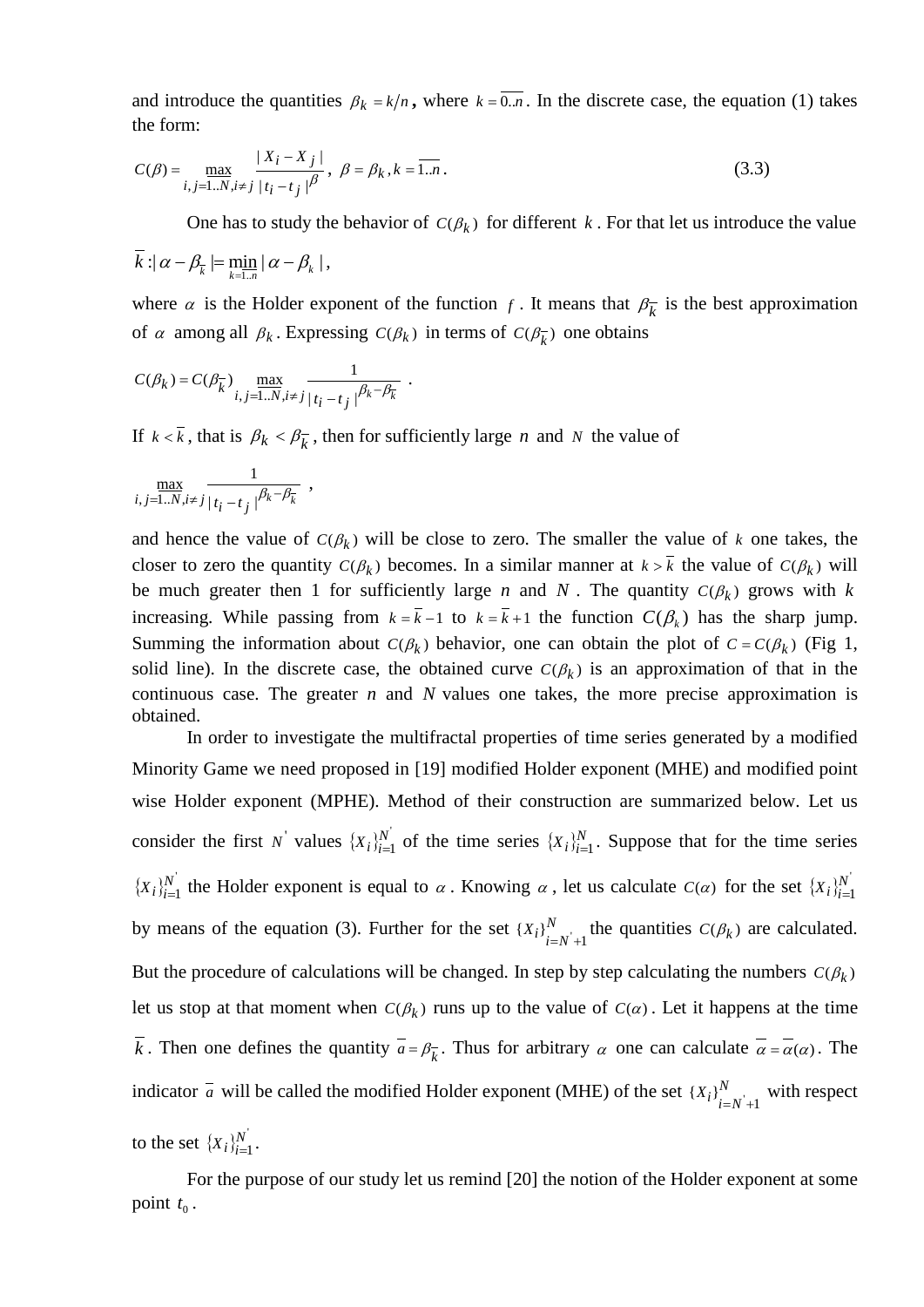Definition 2. *Function*  $f(t)$  *has the Holder exponent*  $\alpha$  *at the point*  $t_0$ *, iff* 

*1. for any real*  $\gamma < \alpha$  $\boldsymbol{0}$  $|h|$  $\lim \frac{| f(t_0 + h) - P(h) |}{h}$ 0  $rac{+ h) - P(h)}{=}$  $\rightarrow$  0 | *h*|<sup>*Y*</sup>  $f(t_0 + h) - P(h)$ *h and 2. if*  $\alpha < \infty$ *, for any real*  $\gamma > \alpha$  $+\,h)-P(h)\big| = +\infty$  $\rightarrow 0$  |  $h$ |<sup>Y</sup>  $\limsup \frac{| f(t_0 + h) - P(h) |}{h}$ 0 *h f*  $(t_0 + h) - P(h)$ *h* ,

*where P is a polynomial of order not greater then* <sup>α</sup> *.*

Following [19] we shall call the MHE calculated at some point as the point wise MHE (MPHE). The values of MPHE have been normalized since at the points of local maximum their values were greater then 1. However, the character of increasing and decreasing of the Holder exponents and of MPHE looks very similar.

# **4. STASTATISTICAL CHARACTERISTICS OF FINANCIAL TIME SERIES**

#### **4.1. Stable probability distributions**

Consider a few basic differences in the distribution of real data from a normal distribution. The first is the presence of both "fat tails" - for large values of standard deviations of the distribution function decays slower than exponential, namely, according to power law. Also the distribution of real data is more acute than in the normal distribution peaks. As an alternative to the normal distribution B. Mandelbrot proposed the use of the Levy distribution. The characteristic function [21] of Levy stable distributions is given by:

$$
\ln F(q) = i \cdot \delta \cdot q - c \cdot |q|^\alpha \cdot \left[1 - i \cdot \beta \cdot \frac{q}{|q|} \cdot tg \frac{\pi \alpha}{2}\right], \alpha \neq 1
$$
  

$$
\ln F(q) = i \cdot \delta \cdot q - c \cdot |q| \cdot \left[1 - i \cdot \beta \cdot \frac{q}{|q|} \cdot \ln|q|\right], \alpha = 1
$$

Distribution of Levy is characterized by four parameters:

 $\alpha \in [0,2]$  $\beta \in [-1,1]$  $c \in R^+$  $\delta \in R$ 

Here  $\alpha$  is a certain parameter often called characteristic exponent,  $\beta$  is the skewness parameter, *c* is the scale parameter and  $\delta$  is the location parameter. Characteristic exponent is very important. The bigger value it have the fatter distribution function tails. The skewness depends on scale parameter. In some papers [22] scale parameter is called standard deviation, but it is wrong because of for  $\alpha < 2$  there is no standard deviation and for  $\alpha = 2$  variance is equal  $2c^2$ . Likewise, the location parameter is not the mean, unless  $\alpha > 1$   $\beta = 0$ .

However, later researches have provided substantial evidence that empirical distribution tails drop-down faster than Levy distribution tails [17]. Moreover, as a rule, real date have finite time dependence variance. Stability can be observed only on the little time scale, in the other cases convergence to normal distributions is observed.

To overcome this problem P. Mantegna and H. Stanley [23, 24, 25] proposed truncated Levy distribution for real date. In case of truncated Levy distribution central part is described by stable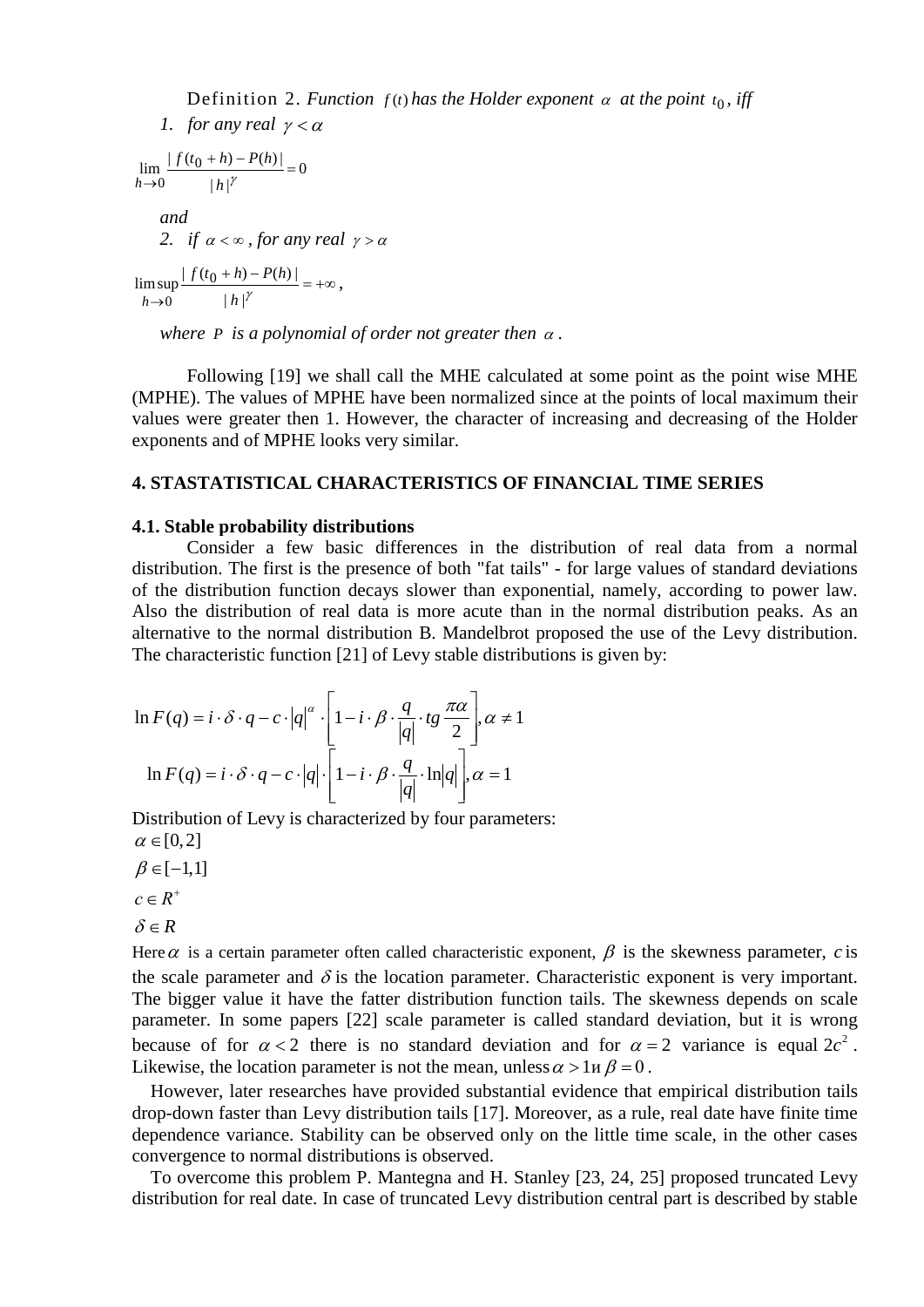Levy and tails have exponential drop-down. Such modification provides Gaussian convergence and finite variance.

To date, there are many moot points concerning probability distribution function of real data. Nevertheless, this is more appropriate version with mathematical point of view that good describe the real data.

### **4.2 R/S Analysis**

Method of R/S analysis or rescaled range analysis is one of the oldest and best-known methods. Bellow algorithm of estimating Hurst exponent by this method is adduced.

1. Split the series (series of logarithmic returns)  $r_i$ ,  $i = 1...L$  length *L* into *d* bins size *n*. Then every element in bins will be  $r_{i,k}$ ,  $j = 1...n, k = 1...d$ .

2. Then for every bins of series  $k = 1, \ldots, d$ , compute mean  $(E_k)$  and standard deviation  $(S_{k,n})$ .

3. After that cumulative sum should be computed

$$
Y_{m,k} = \sum_{j=1}^{m} (r_{j,k} - E_k), \ m = 1, \dots, n
$$
 (4.1)

And find so-called range

$$
R_{k,n} = \max Y_{m,k} - \min Y_{m,k} \,. \tag{4.2}
$$

4. Find relation

$$
\langle R/S \rangle(n) = \frac{1}{d} \sum_{k=1}^{d} \frac{R_{k,n}}{S_{k,n}}.
$$
\n(4.3)

5. As a definition process is called Hurst process if:

$$
\langle R/S \rangle \propto n^H \text{ , or } \log \langle R/S \rangle = H \cdot \log n + const \tag{4.4}
$$

As the output of this algorithm, we have the logarithms of the intervals lengths and the logarithms of the ratios  $(R / S)$  for each interval. Plotted logarithms  $(R / S)$  as a function of the logarithms of the intervals lengths and the approximating line, we obtain the Hurst exponent (slope of approximating line). The errors of the algorithm are calculated as the ratio of the amount of all deviations to the length of time series.

#### **4.3 Volatility clustering**

It is well known that the real financial time series have the property of volatility clustering. Under the volatility in general we mean measure of the change in time of a certain discrete values, in this case - increment of market price [6]. Some result for the real time series is shown in Fig. 4.1.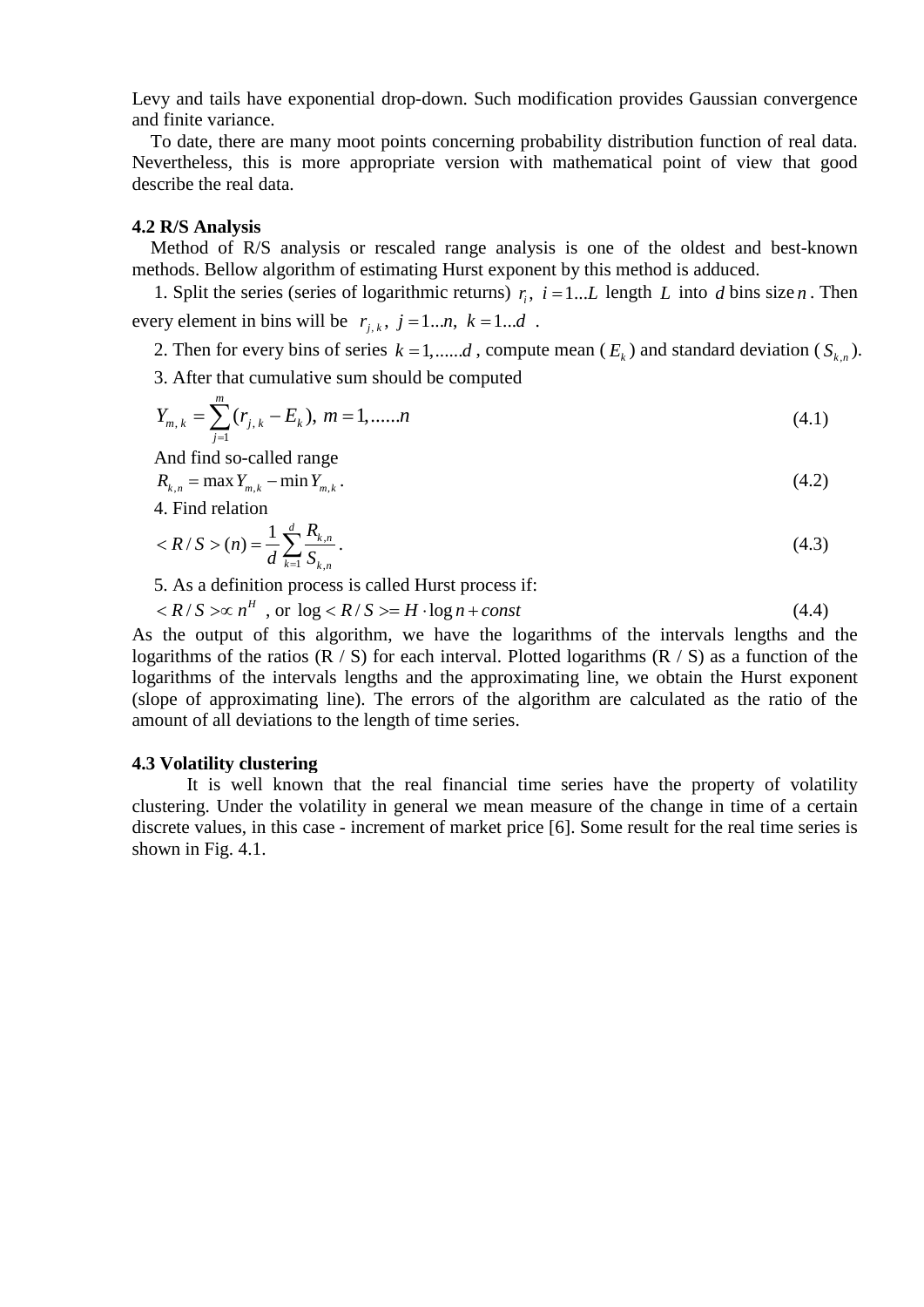

Fig. 4.1. Empirical evidence NASDAQ index for the period from 8 February 1971 to 30 June 2009 with a daily slice. Panel (a) shows the daily closing price, and panel (b) - schedule of daily increments during this period [6]. The bottom panel clearly shows the effect of volatility clustering.

There are many other definitions of volatility, but we will adhere to this, because it allows fairly easy to define the following key concept - clustering of volatility. Under the volatility clustering effect imply grouping of both large and small fluctuations in the increment of prices of financial instruments [6]. As has been noted by B. Mandelbrot, "for a large change, usually follow other large changes of any sign, but for small changes, usually follow small changes" [26] (see Figure 2).

A more precise definition proposed by Cont [27]. Although the price changes by themselves do not correlate the sequence of their absolute values or squares have a positive, separated from zero and slowly decaying autocorrelation function. For a quantitative measure of volatility was developed several algorithms. For example, Cont [27] proposed evaluation method for clustering of volatility, linking it to the investors inertness. He developed a model of changes in market price of an asset which can not only generate a sequence of price changes over time, but also to evaluate clustering of volatility. During the period of low volatility of prices the investor's inertness is large, which explains the clustering of low volatility. During the period of high volatility of prices increases the activity of agents, which leads to clustering of high volatility.

Despite the convenience of calculating volatility clustering by the method of Cont, in this paper was applied a different method [6], which seems to be more straightforward from the computational point of view. In the method proposed by Tseng Jie-Jun [6], volatility clustering coefficient *R* is calculated by comparing the characteristics of changes in real prices and the characteristics of the sequence whose values are distributed by Gaussian. Namely, introduce the clustering coefficient by the equation:

$$
R \equiv \sigma_e / \sigma_G \tag{4.5}
$$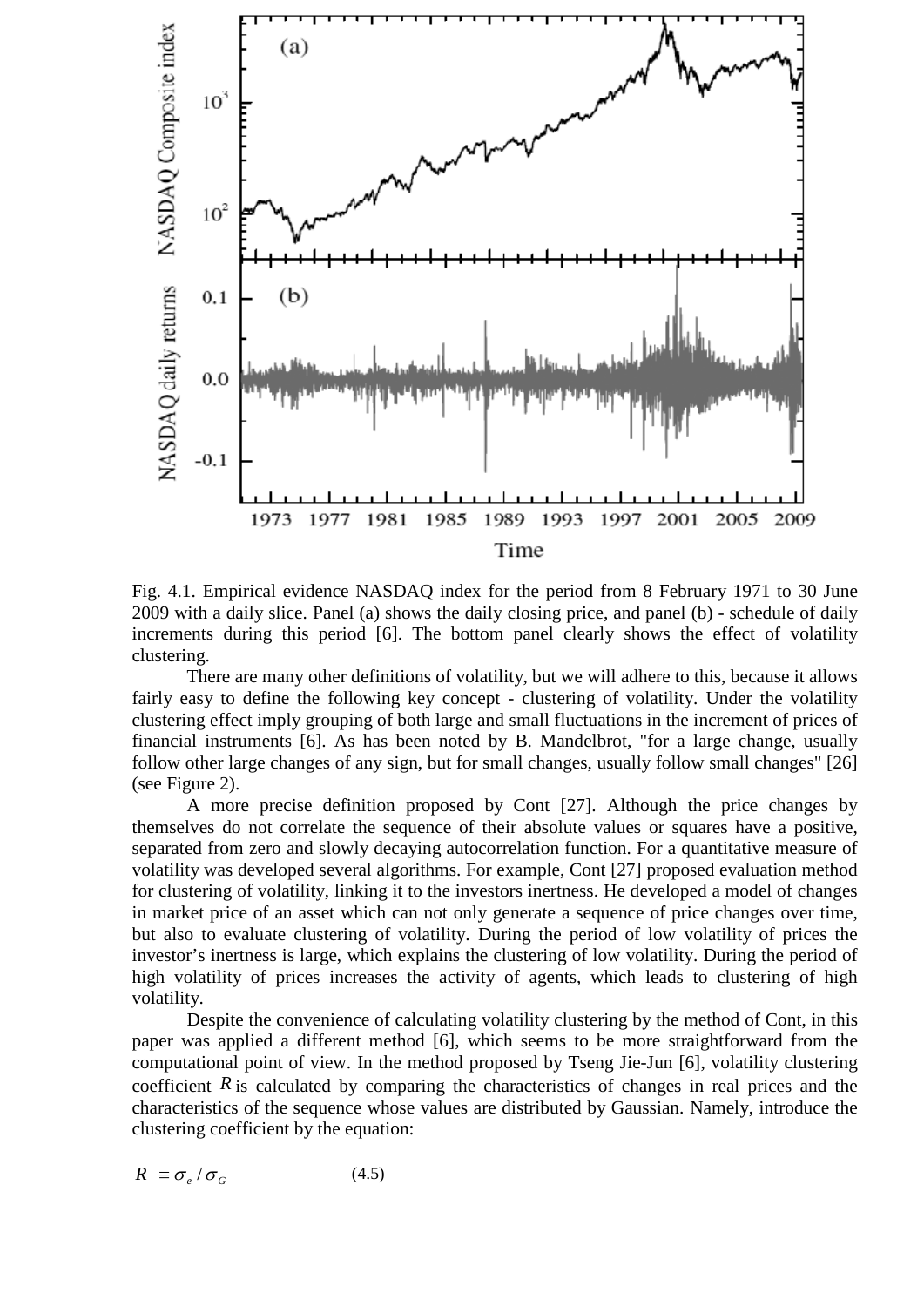Here *R* is the factor clustering,  $\sigma_e$  is the standard deviation of p% of the most significant normalized fluctuations studied sequence, and  $\sigma_G$  is the standard deviation of p% of the most significant fluctuations in the sequence, distributed by the Gaussian law.

Let us consider the mechanism for calculating  $\sigma_{\rho}$  and  $\sigma_{G}$ . Namely, from the test range of prices  $p_i$  calculated time series of returns  $R_i$ . This time series  $R_i$  is subjected to normalization, which is bringing this series to the form in which the average is 0 and standard deviation is 1. This process is described by (4.6):

$$
\{E_i\}^{N}{}_{i=1} : E_i = \frac{R_i - \mu_R}{\sigma_R} \tag{4.6}
$$

Then the resulting time-series and series distributed by Gaussian, sorted by descending, as shown in formulas (4.5) and (4.6), where  $\mu_R$  is the expectation, and  $\sigma_R$  is the standard deviation:

$$
\{i_k\}_{k=1}^N : E_{i1} \ge E_{i2} \ge \dots \ge E_{iN}
$$
\n
$$
\{j_l\}_{l=1}^N : G_{j1} \ge G_{j2} \ge \dots \ge G_{jN}
$$
\n
$$
(4.8)
$$

where  $G_{jk}$  is the time series, distributed by Gaussian. For further processing from the beginning of sorted series takes a certain percentage (p%) samples from the sorted series:

$$
M = N \cdot p\% / 100\% \tag{4.9}
$$

In the formula (4.9) M is the number of samples, which we take from the series for research, and N is total number of samples in these series. As can be seen, M depends on the p%, which is chosen in a special way in each case. Then the standard deviations of the series are substituted into the formula (4.5) and calculate the clustering coefficient. According to [6] if the clustering coefficient is greater than unity, this means that in the investigated time series is an effect of clustering of volatility.

### **5. MODIFICATIONS OF THE MINORITY GAME**

As stated above, all the major modifications made to the classical model of Minority Game have to meet the requirement of realistic games. In other words, the goal is to bring modifications introduced by the modified Minority Game to the realities of the market. Below we describe these modifications. First, unlike the original version of Minority Game each player was assigned a start-up capital, which they can lose or increase in future games. This was possible because of the availability of rates, which became the second significant change compared to the classical version of the Minority Game. Now every agent in each of his decision at each stage of the game puts a certain part of their capital, which is a function of capital itself, the number of its zero strategies (this concept of zero strategies will be explained below) and the total number of strategies. The studies, whose results are presented in this paper, everywhere used the same formula for the rate of players:

$$
\frac{f}{3s}b\tag{5.1}
$$

In the formula (5.1) *f* is the number "zero" strategy of the player, *s* is the total number of strategies, and *b* is the current balance of the player. Thus, depending on how many strategies require a player simply pass play (risk-taking or risk-free strategy), the player can put a third of its capital or do not put anything. Payments made by the following rule: if the player happened to be in the minority, he got his bet double the amount, if turned out in most - losing bet.

The definition of zero strategy is: a third choice behavior allowed for each player in this modification Minority Game. If a player does not see the benefits of participating in the game at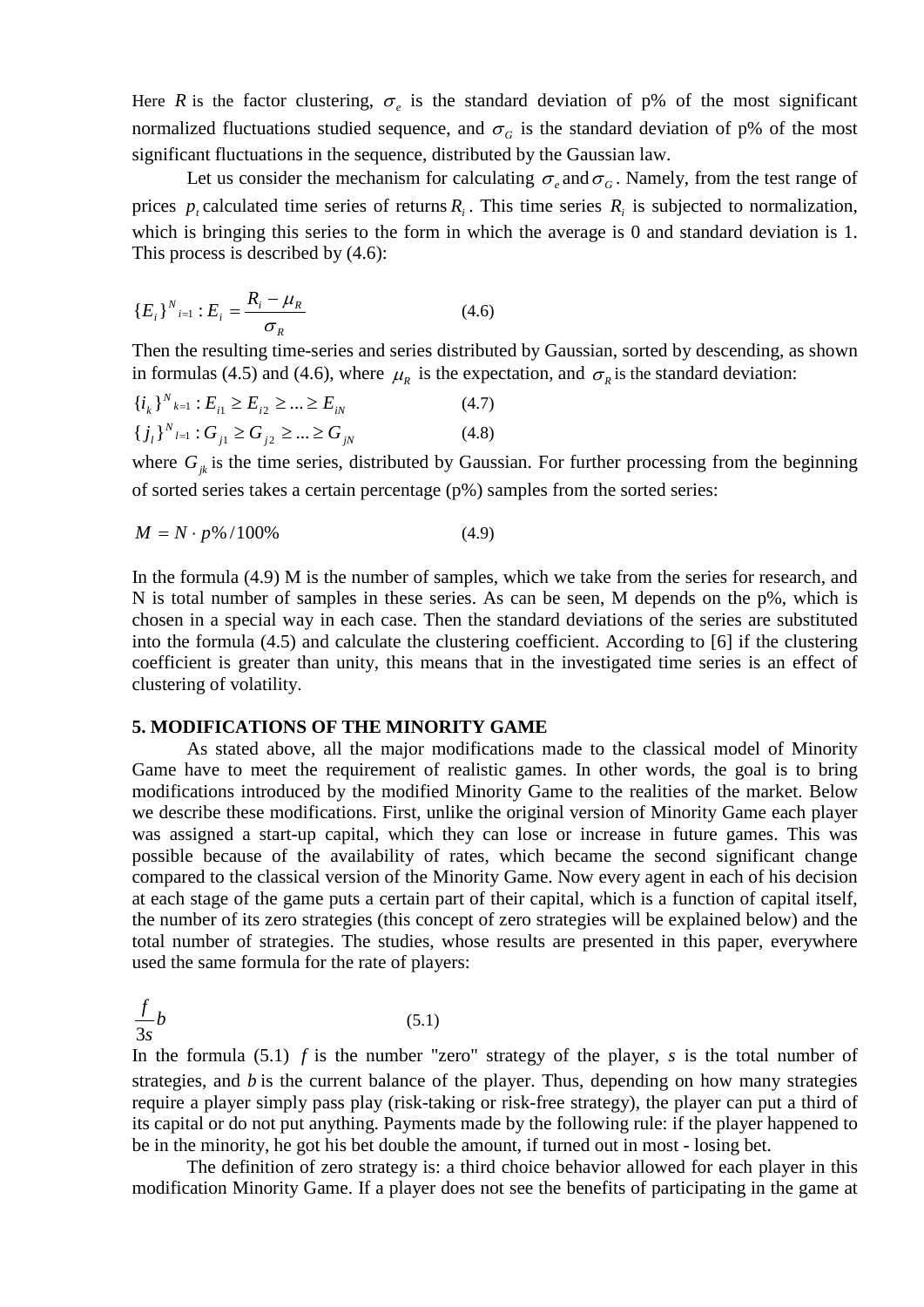the moment, he could miss the game. In order that in the end all strategies are not nullify (that is, in principle, possible, because taking no part in the game the player loses nothing), the game has the possibility of small fluctuations in the strategies pips.

The price of an abstract resource was calculated using the following formula (5.2):

$$
P_i = P_{i-1} - B + A \tag{5.2}
$$

Here  $P_i$  is the price of  $i - th$  stage of the game, *B* is the number of selling players (those who chose the strategy of "-1"), *A* is the number of buying players (those who chose the strategy of "1"). Players who did not put the game out of the total counts are excluded. Also in the calculation does not include players who had lost all their money. They do not call the game, because there is no opportunity to borrow capital. However, as will be shown below, even such a simple calculation of prices for an abstract resource allows obtaining the desired effects for the time series returns of players.

The last major modification was the introduction of rotating the players' strategies. We define the concept of the strategies rotation. Namely, if a strategy is no longer useful to the player (the number of point's strategy becomes zero), it is replaced not by a random strategy, but by a strictly defined. For example, in the present work, the players, who bought up, pass game; selling players also miss the game; but those who missed the game, go buying. In scores of zero strategies introduced fluctuations, which do not allow all players to miss the game. Namely, at each step of the zero points, strategies randomly subtracted number in the range from 0 to 2. It will be shown that rotation of the strategies leads to multifractality of time series of prices for an abstract resource.

# **6. NUMERICAL RESULTS AND THEIR ANALYSIS**

# **6.1 Statistical tests**

First, using package STATISTICA on the level of confidence  $= 0.05$  was considered the hypothesis of normal distribution of logarithmic returns obtained using the modified Minority Game time series of prices. In Figure 6.1. the distribution of logarithmic returns of the time series from 1000 price values generated by the game for 500 players with memory 10 is represented. At a significance level of 0.05 critical value of  $\gamma^2$  statistics equal to 18.31. As seen from the graph the observed value of  $\chi^2$  statistics equal to 252.42, while the corresponding value p-level virtually equal to 0. Therefore, according to the  $\chi^2$  test the null hypothesis of normality of distribution should be rejected.

Figure 6.2 shows the distribution of logarithmic returns of the time series of 5500 values generated by the game with number of player  $= 800$  with the value of memory  $= 12$ . At a significance level = 0.05 critical value of  $\gamma^2$  statistics equal to 12.59. As seen from the graph, the observed value of  $\chi^2$  statistics equal to 1278, and the corresponding value p-level virtually is equal to 0. Therefore, according to the  $\chi^2$  test the null hypothesis of normal distribution also should be rejected. Thus, the hypothesis of normal distribution of logarithmic returns series was rejected.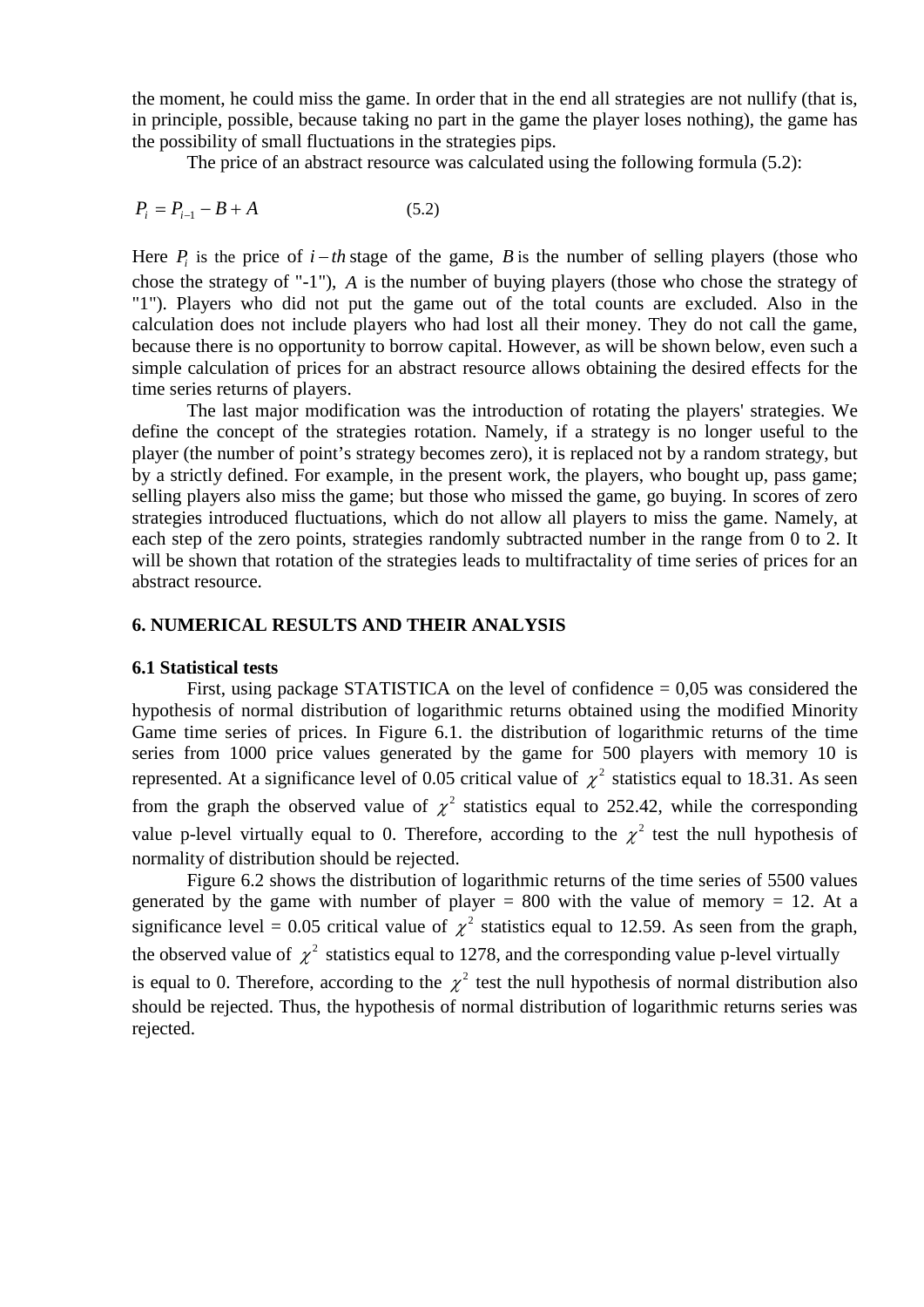

Figure 6.1. Approximation by the normal distribution of a number of logarithmic returns in 1000 values generated by the game of 500 agents with the value of memory equal to 10.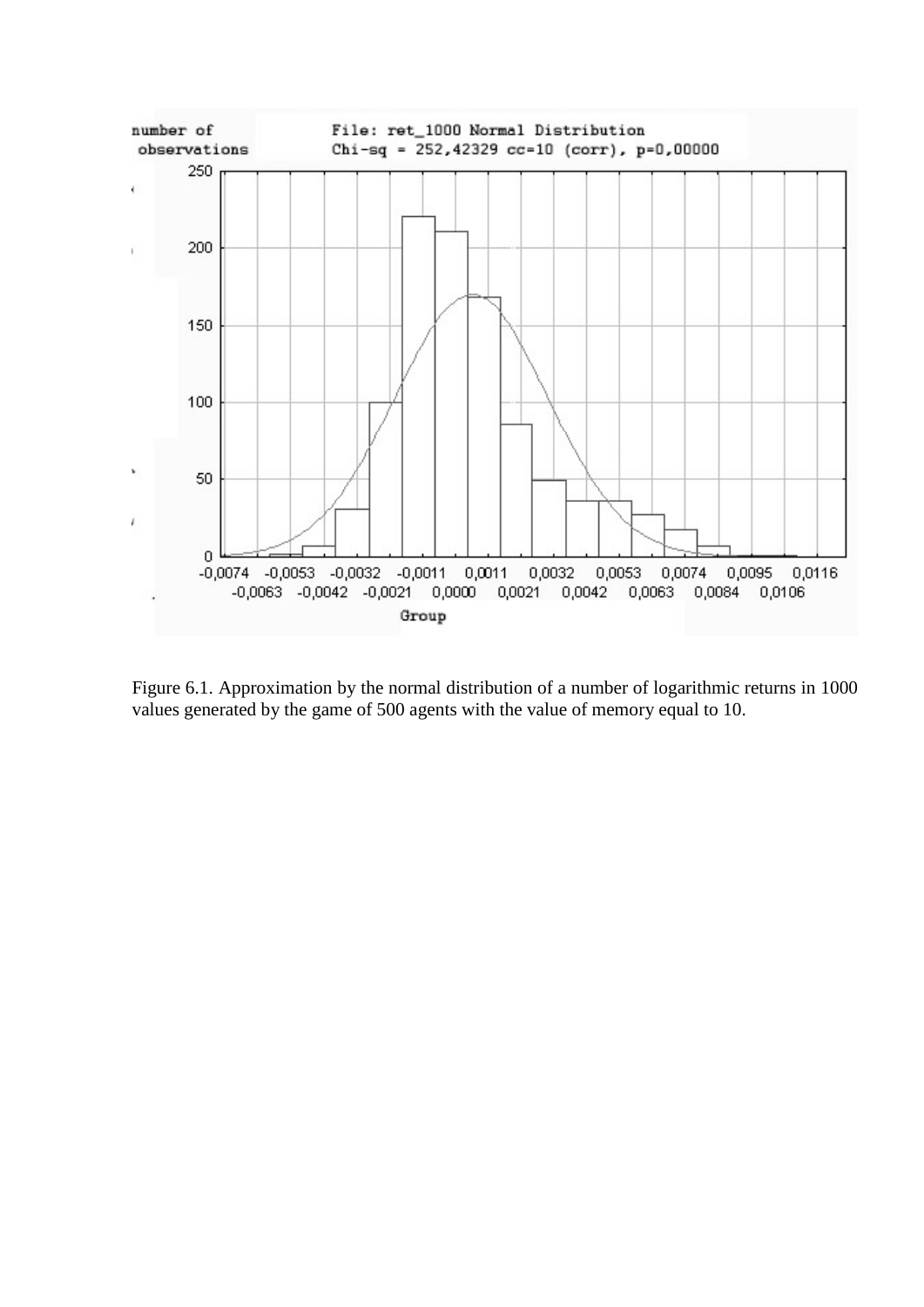

Figure 6.2. Approximation of the normal distribution of a number of logarithmic returns of the 5500 values generated by the game of 500 agents with a value of memory of equal to 12.

After refuting the hypothesis of normal distribution there has been tested the hypothesis of distribution of data according to the Levy distribution. This was done in the module "Stable motion" of the package Fraclab [28]. The results of the parameters fitting of the Levy distribution presented in Figure 6.3.

|                           | <b>Outputs</b> |             |
|---------------------------|----------------|-------------|
|                           | Value          | std         |
| Characteristic Exponent   | 1.4647         | 0.08521     |
| <b>Skewness Parameter</b> | 0.85601        | 0.16608     |
| <b>Location Parameter</b> | 0.00097898     | 0.00023287  |
| Scale Parameter           | 0.001268       | 5.3514e-005 |

Figure 6.3. The results of processing the time series of 1000 values (100 players with memory 10) using the module "Stable Motion" of the Fraclab package [28].

The results of fitting the parameters of the Levy distribution for different number of players and different memory are presented in Figure 6.4.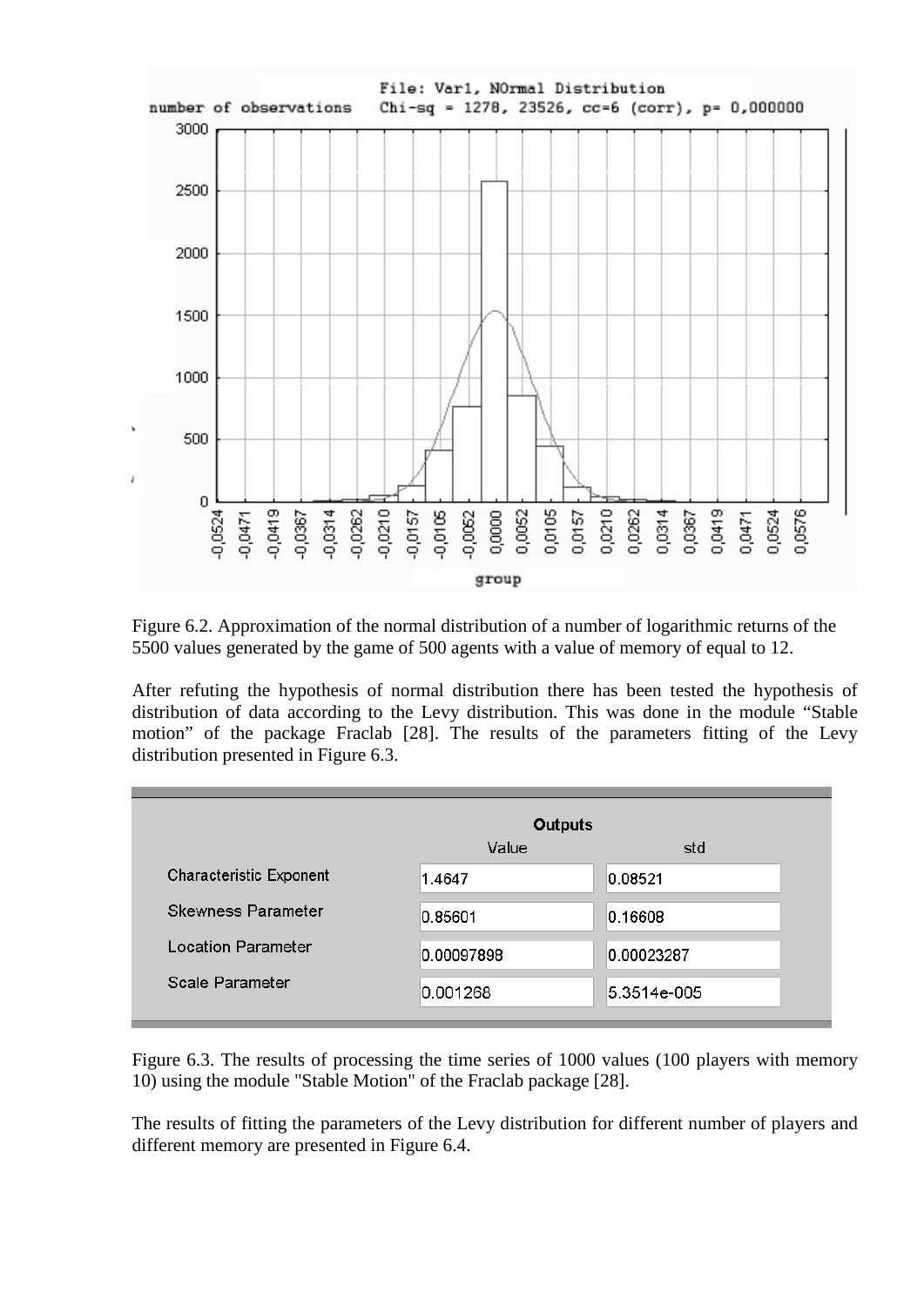|                           | <b>Outputs</b><br>Value | std         |
|---------------------------|-------------------------|-------------|
| Characteristic Exponent   | 1.2429                  | 0.022508    |
| <b>Skewness Parameter</b> | -0.045781               | 0.04039     |
| <b>Location Parameter</b> | $-0.00020078$           | 0.00026886  |
| Scale Parameter           | 0.0029262               | 5.5504e-005 |

Figure 6.4. The results of processing the time series of 5500 values (800 players with memory 12) using the module "Stable Motion" the Fraclab package [28].

Thus, the hypothesis of distribution of data obtained using the modified Minority Game, according to the Levy distribution confirmed.

# **6.2 Multifractality tests**

Before we check the time series on multifractality, one should check whether they can all be fractal. To do this, we calculated the Hurst exponent [14] by R/S analysis, described in Section 4.2 of this paper.



Figure 6.5. Computation of the Hurst exponent for a time series of 1000 values of prices generated by the game 500 players with memory equal to 10.

Figure 6.5 shows the result of the program that implements the appropriate algorithm. The value of Hurst exponent  $H = 0.6232 \pm 0.0009$ . The error was calculated as the ratio of the sum of all deviations to the length of time series. Thus, within the error of Hurst index exceeding 0.5. The constant in the formula (4.4)  $C = -0.4262$ . Based on the value obtained Hurst exponent, it is clear that the resulting time series is a fractal.

We were also studying time series of the modified Minority Game on multifractality. It has been done using a special program written in Matlab package. Namely there has been obtained a series of modified local Holder exponents (MPHE) [19], whose calculation is described in section 3 of this work. The behavior of MPHE is shown in Figure 6.6. The graph shows that a number of exponent's samples is constant, but then their values begin to vary. This suggests that the studied time series is multifractal everywhere except in those first readings MPHE. Thus, the hypothesis that the time series generated by the proposed version of Minority Game are multifractals, was confirmed.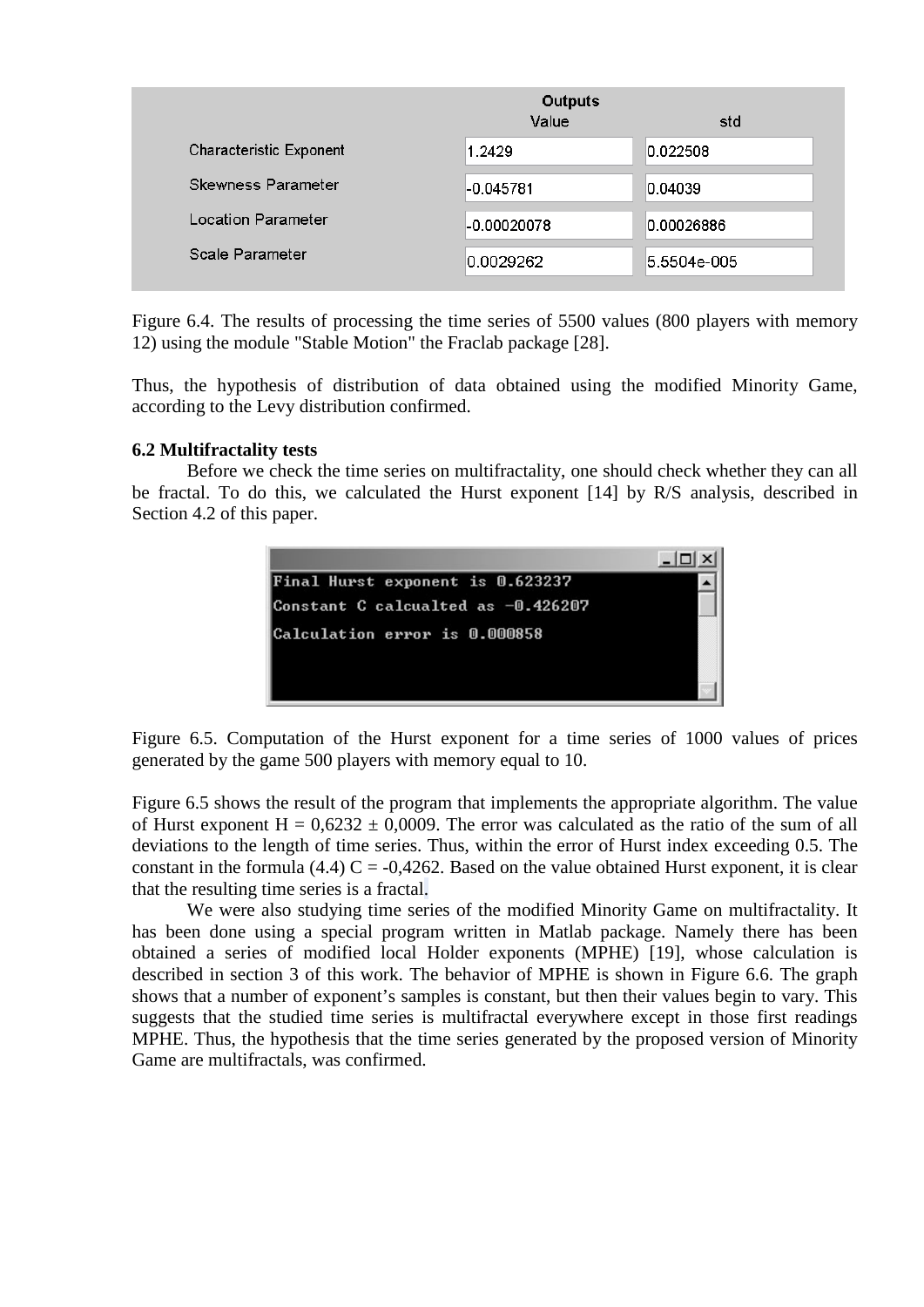

Figure 6.6. The graph of MPHE for a number of the 1000 values, generated by the activity of 500 players with memory equal to 10. The ordinate values of the MPHE exponents and the abscissa time readouts exponents.

# **6.2 Volatility clustering**

Availability check of the volatility clustering in time series generated by a modified Minority Game was performed by the method described in the section 4 of this work. This algorithm has been implemented through the program written for the purpose. The result of the program operation is a table, shown in Figure 6.7.

|  | Read 1000 numbers from 'e.txt'<br>Read 1000 numbers from 'g.txt'<br>deviation for the first series is 9.256879<br>deviation for the second series is 7.074848 |
|--|---------------------------------------------------------------------------------------------------------------------------------------------------------------|
|  | clustering coefficient is 1.308421                                                                                                                            |

Figure 6.7. The results of the program operation for the calculation of volatility clustering for the logarithmic returns of a number of 1000 samples generated by the activity of 500 players with the memory 10.

As can be seen from figure 6.7, standard deviation for the test series  $\sigma$  = 9.2569, and the standard deviation for time series, distributed according to Gauss  $\sigma_G = 7.0748$ . Clustering coefficient, the ratio of these quantities, has the value  $R = 1.3084$ . Clustering coefficient significantly exceeds unity, which indicates the presence of volatility clustering for time series of prices of the modified Minority Game. Visualization of the effect of volatility clustering for time series generated by a modified Minority Game presented in Figure 6.8.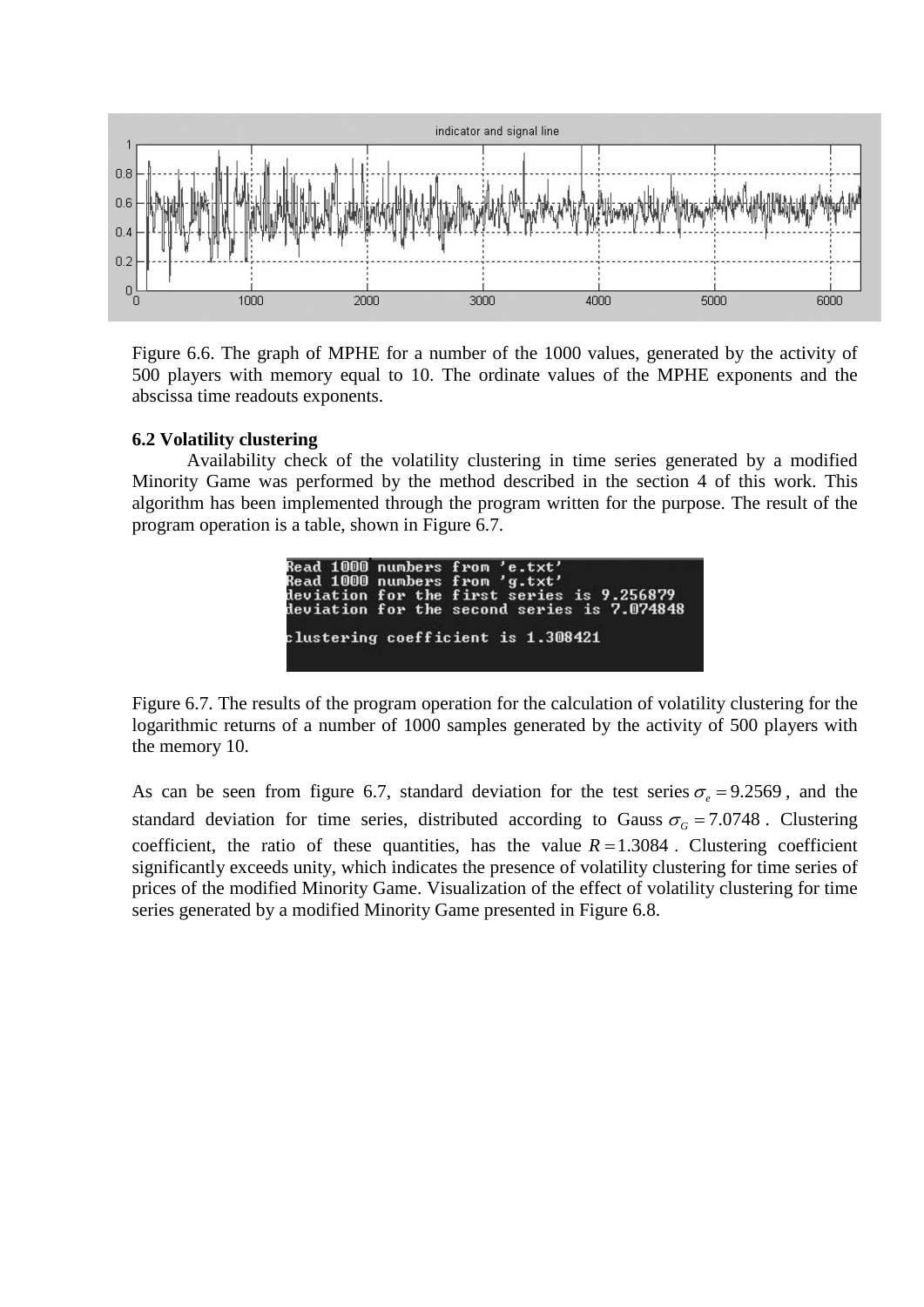

Figure 6.8. Time series of 1000 time samples of the modified Minority Game. Figure (a) shows the price chart, and figure (b) shows graph of returns. Figure 6.8 (b) can also clearly distinguish the presence of clusters.

## **SUMMARY**

Summarize the results which were obtained in this study. First, a modification of the known multiagent model Minority Game was developed and designed to simulate the behavior of traders in financial markets and the resulting price dynamics on the abstract resource. Secondly, this model was implemented in the form of software. Thirdly, the proposed model was explored for reproducing the basic properties of real financial time series. It was proved that such properties as the clustering of volatility, the Levy distribution and inherent multifractality of time series, can be generated by the proposed model.

Besides, another important result was obtained, as described below. In all works designed to simulate the property of multifractality of financial series, researchers in order to get the result had to go to steps which seems to be not quite realistic. Most of the players were divided into several groups, who were allowed to trade only in different time periods. Certain groups of agents have been denied in the rational behavior. In the present study, for obtaining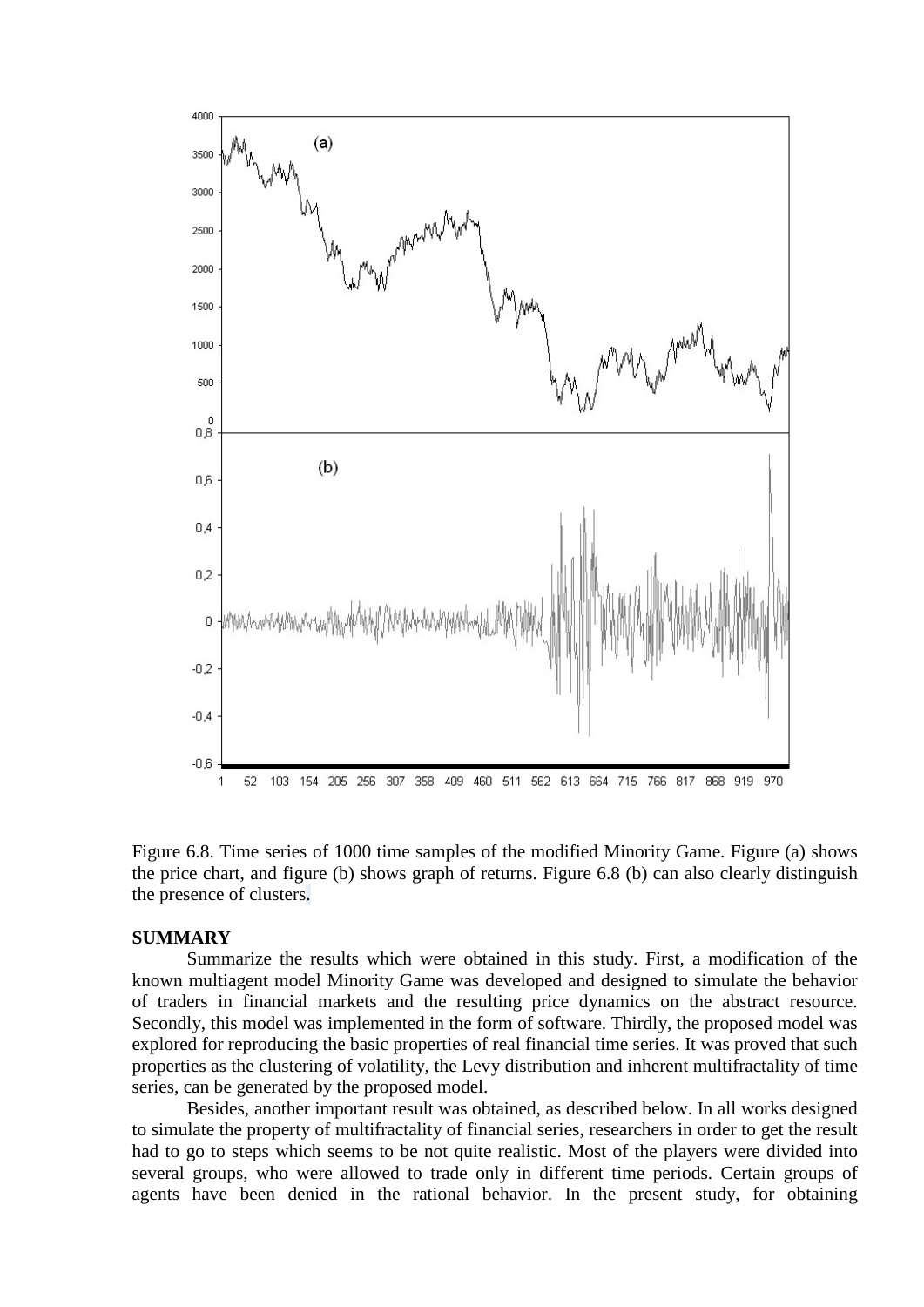multifractality another step has been taken. This step is introduction into a model a new trick: the strategies rotation. Strategies rotation is a mechanism for changing the strategy with nullified points of total utility. If in previous studies strategies were changed randomly, in the present paper they are changed by a well defined rule. This completely meets the demands of realism. After all, if the trader changes his strategy, then this step is usually due to its low-value utility and has the aim to increase the utility value. Thus, this work also suggests a new mechanism of generation of multifractal time series which is more realistic than in the above-mentioned works.

However, this study leaves several open issues that are of interest for future studies. Among them is, for example, the study of waste, which can be made by the traders population depending on the conditions of the game (this self-organized aspect was considered in the paper [29]). It is also interesting to give a qualitative explanation of the causes of the obtained time series multifractality. Also there is an open question about the regularities in the dynamics of the player capital.

# **REFERENCE**

1. *Challet D., Chessa A., Marsili M., Yi-Cheng Zhang*, From Minority Games to real markets //Quantitative Finance, 2001, Volume 1, Issue 1, pp. 168 – 176.

2. *Challet D, Zhang C.,* Emergence of cooperation and organization in evolutionary game. //Physica A, 1997, Vol. 246, pp. 407 – 418.

3. *Zhang Y.C.* Modeling Market Mechanism with Evolutionary Games" // Europhysics News, 1998, Issue March/April.

4. *Mandelbrot В.В.*, Multifractal walk down the Wall Street // Scientific American Magazine. – Feb. 1999. – pp.  $70 - 73$ .

5. *Walter C*. Levy stability under addition and fractal structure of markets. // 5<sup>th</sup> AFIR international colloquium proceedings. 1989, p. 1285 – 1330.

6. *Tseng Jie-Jun.* Asset returns and volatility clustering in financial time series, 2010. – Mode access :<http://econpapers.repec.org/paper/arxpapers/1002.0284.htm>

7. *Crepaldia A.F.*, *Netob R., Ferreirab F.F., Gerson F,* Multifractal Regime transition in a modified minority game model // Chaos, Solutions & Fractals, 2009, Volume 42, Issue 3, pp. 1364 – 1371.

8. *Gupta N., Hauser R, Johnson N.F.,* Using Artificial Models to Forecast Financial Time – Series, Cornell University Library, June 2005 – Mode access : <http://arxiv.org/abs/physics/0506134>

9. *Feder J.,* Fractals. Plenum Press. New York, London, 1988, 254 p.

- 10. *Peters E.,* Chaos and order in the capital markets. A new view of cycles, price, and market volatility. - John Wiley&Sons, Inc, 1991, 240 p.
- 11. *Peters E*., Fractial market analysis applying chaos theory to investment and economics. John Wiley&Sons, Inc, 1994, 315 p.
- 12. *Sornette D.,* Critical Market Crashes. Physics Reports, v. 378, 2003, pp. 1-98.
- 13. *Mandelbrot B,* The fractal geometry of nature. New York: W. H. Freeman and Company, 1982, 654p.
- 14. *Feder J.,* Fractals, Plenum Press, New York, London, 1988, 254 p.
- 15. *Mandelbrot B,* The fractal geometry of nature. New York: W. H. Freeman and Company, 1982, 654p.
- 16. *Makarenko N.G.,* Fractals, multifractal measures and attractors. Proceedings of the Conference "Nonlinear Waves 2002", Nyzhny Novgorod, 2003, 381 p.(in Russian).
- 17. *Falconer K.,* Fractal Geometry. Mathematical Foundations and Applications. Wiley, 2003, 337p.
- 18.*Bezruchko B.P, Smirnov D.A.,* Mathematical modeling and chaotic time series. Saratov, 2005, 320 p. (in Russian).